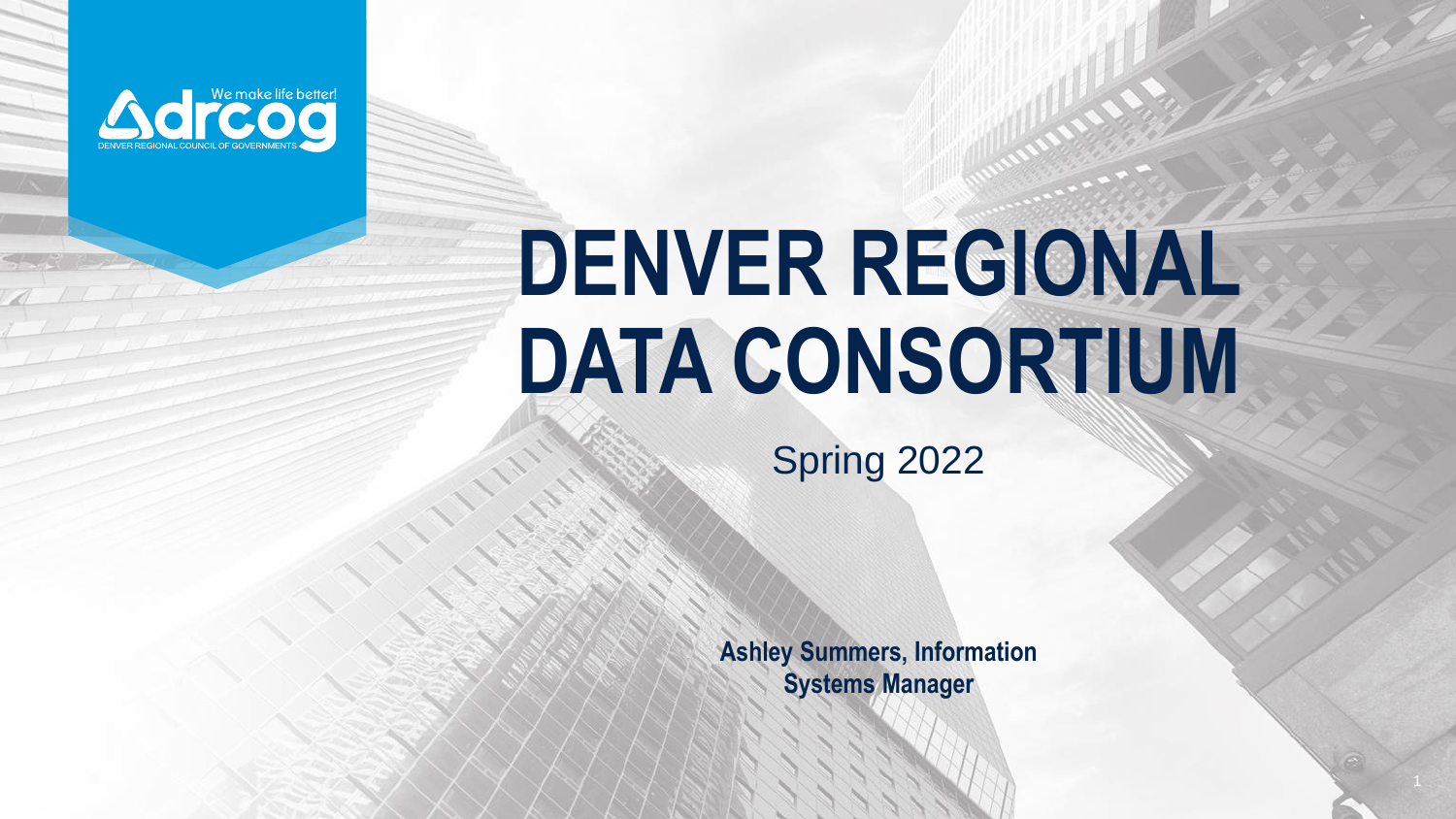#### **AGENDA**

#### **GIS at the Governor's Office of Information Technology**

Jackie Montes, Governor's Office of Information Technology

#### **Enviroscreen**

Margaret Horton, Colorado Department of Public Health and Environment

#### **An analysis of American Communities Survey margins of error**

Byron Schuldt and Rachel Pierstorff, DRCOG

#### **DRCOG updates**

Ashley Summers, DRCOG

#### **Voluntary round robin updates**

Attendees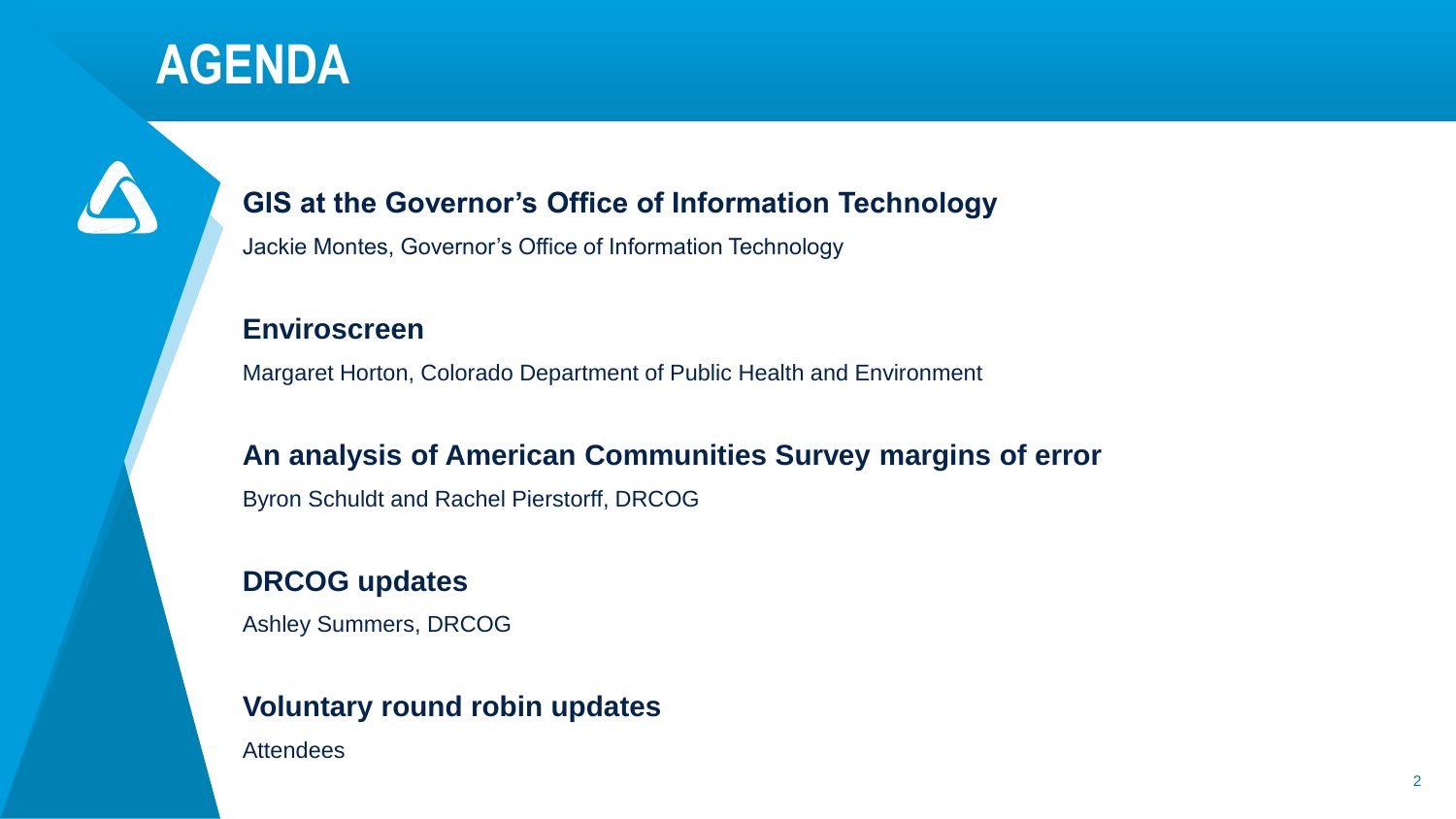

### **GIS AT THE GOVERNOR'S OFFICE OF INFORMATION TECHNOLOGY**

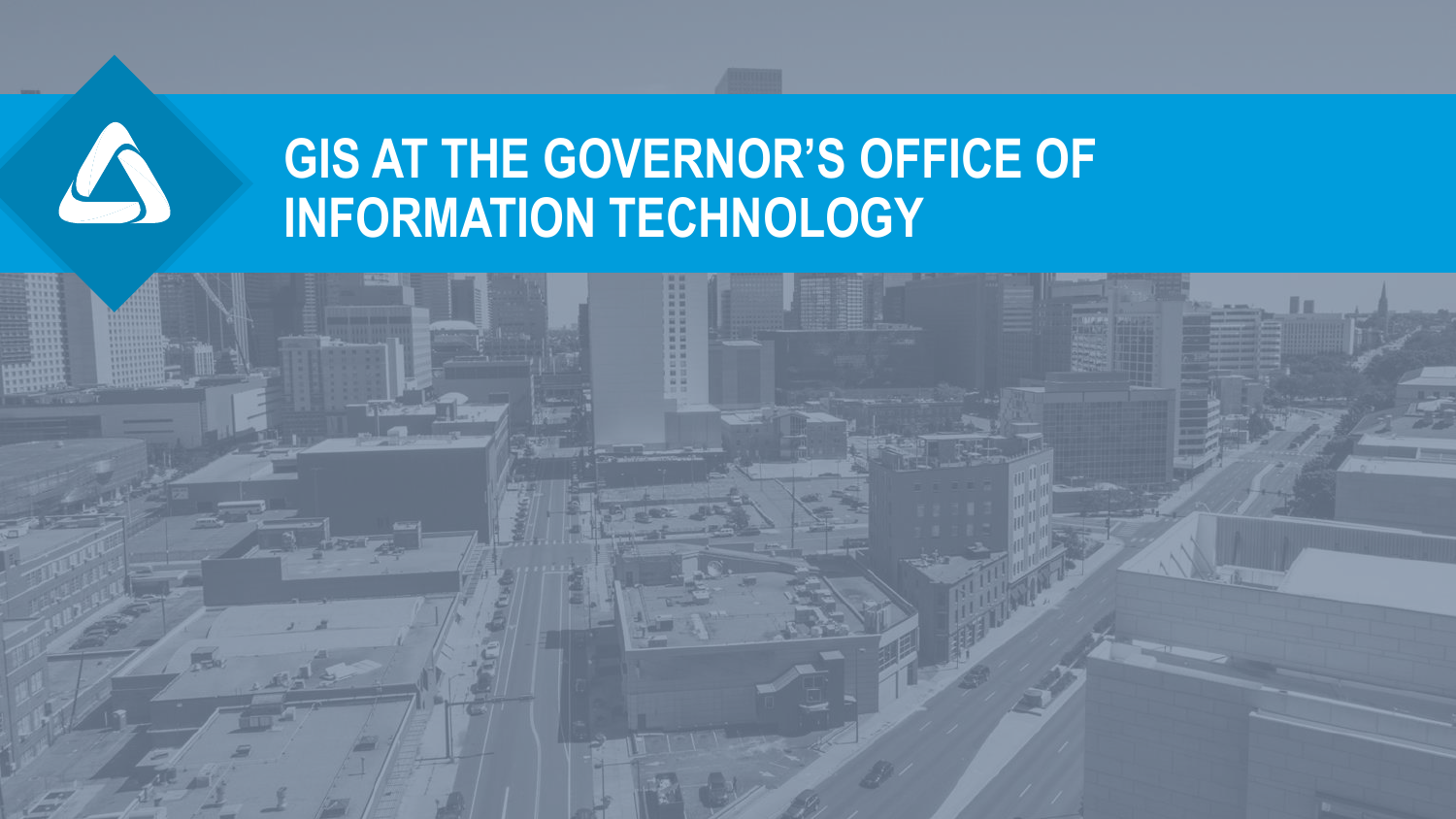

### **ENVIROSCREEN**

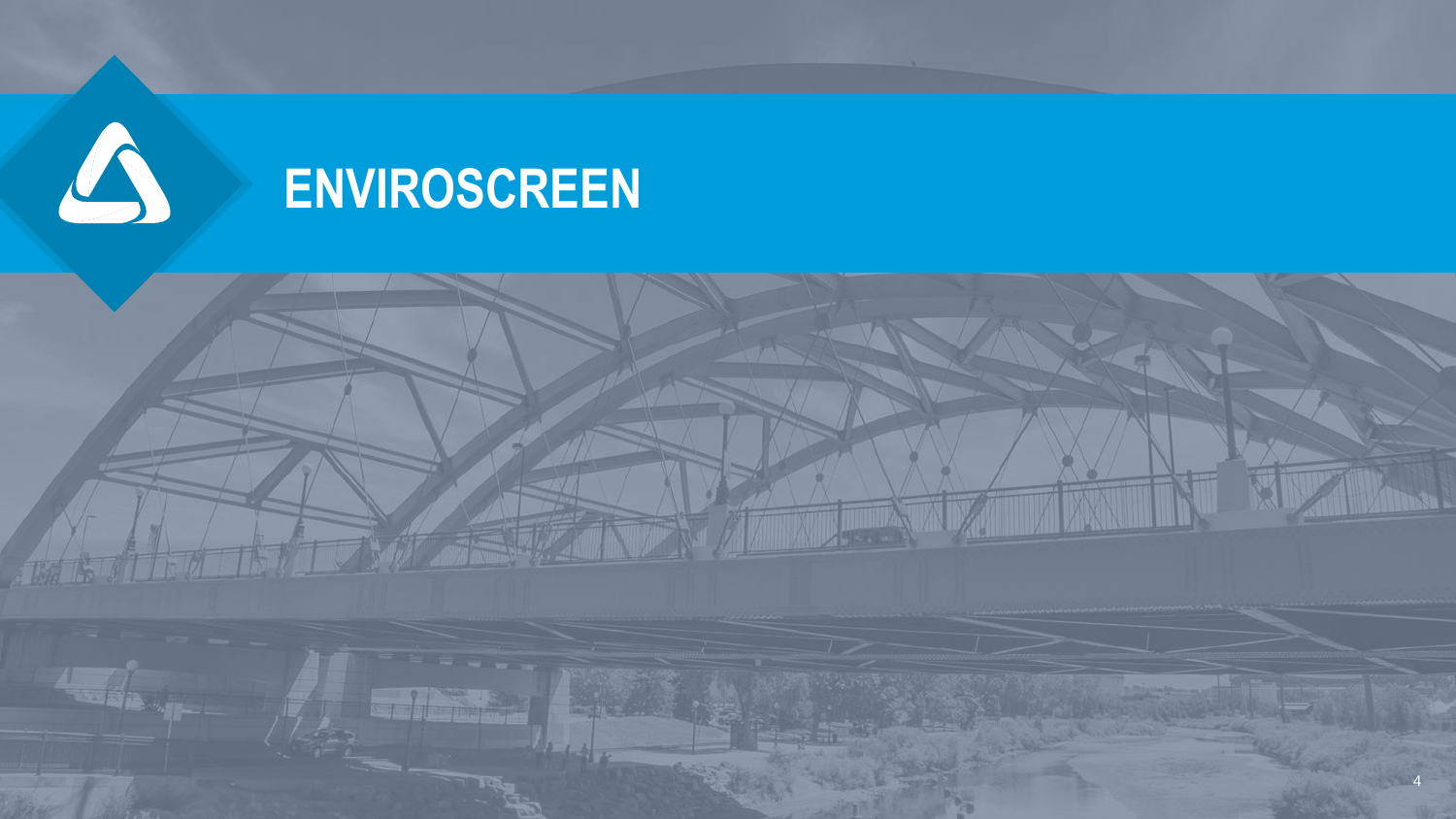

### **AN ANALYSIS OF ACS MARGINS OF ERROR**

5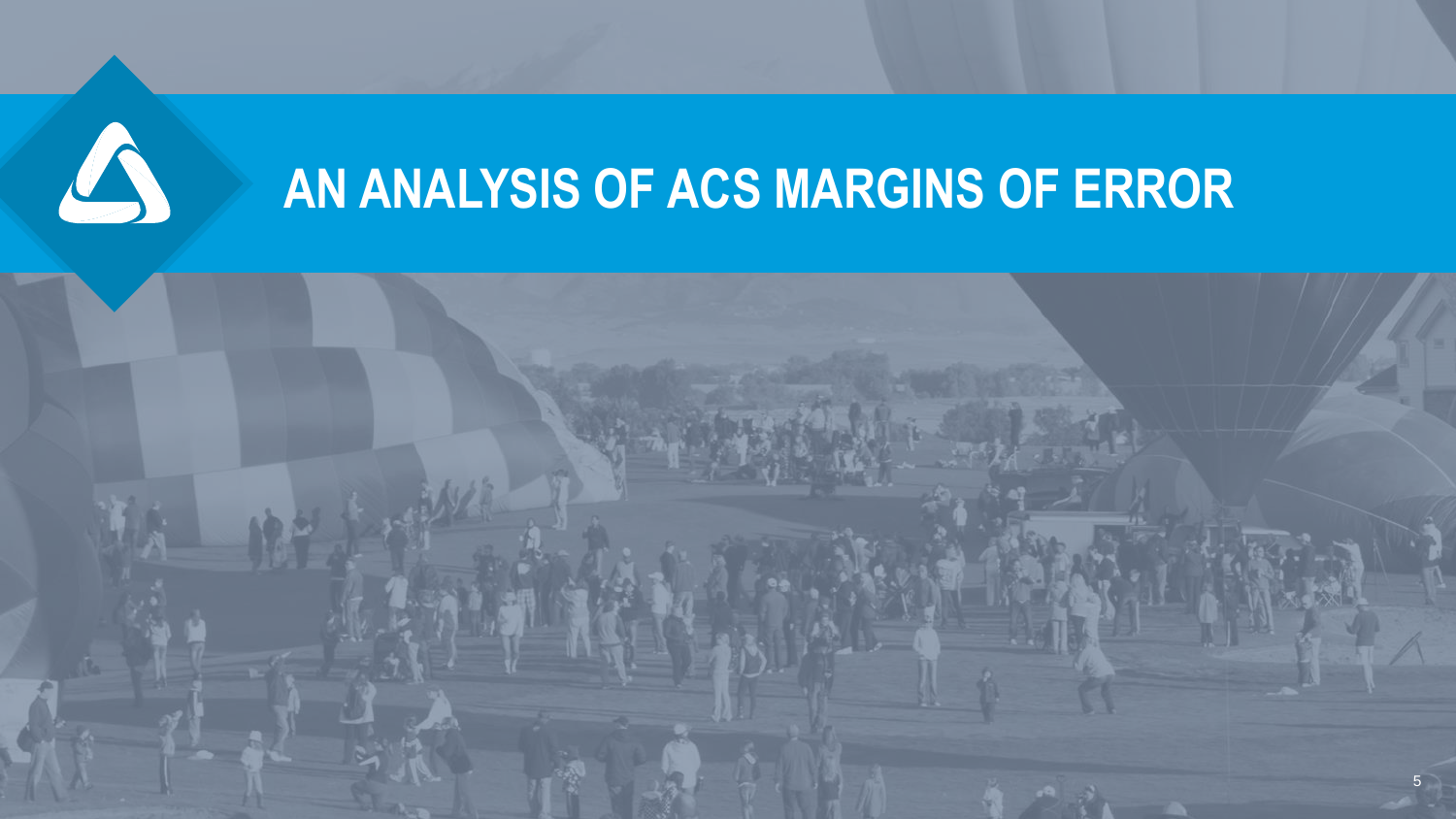

### **DRCOG UPDATES**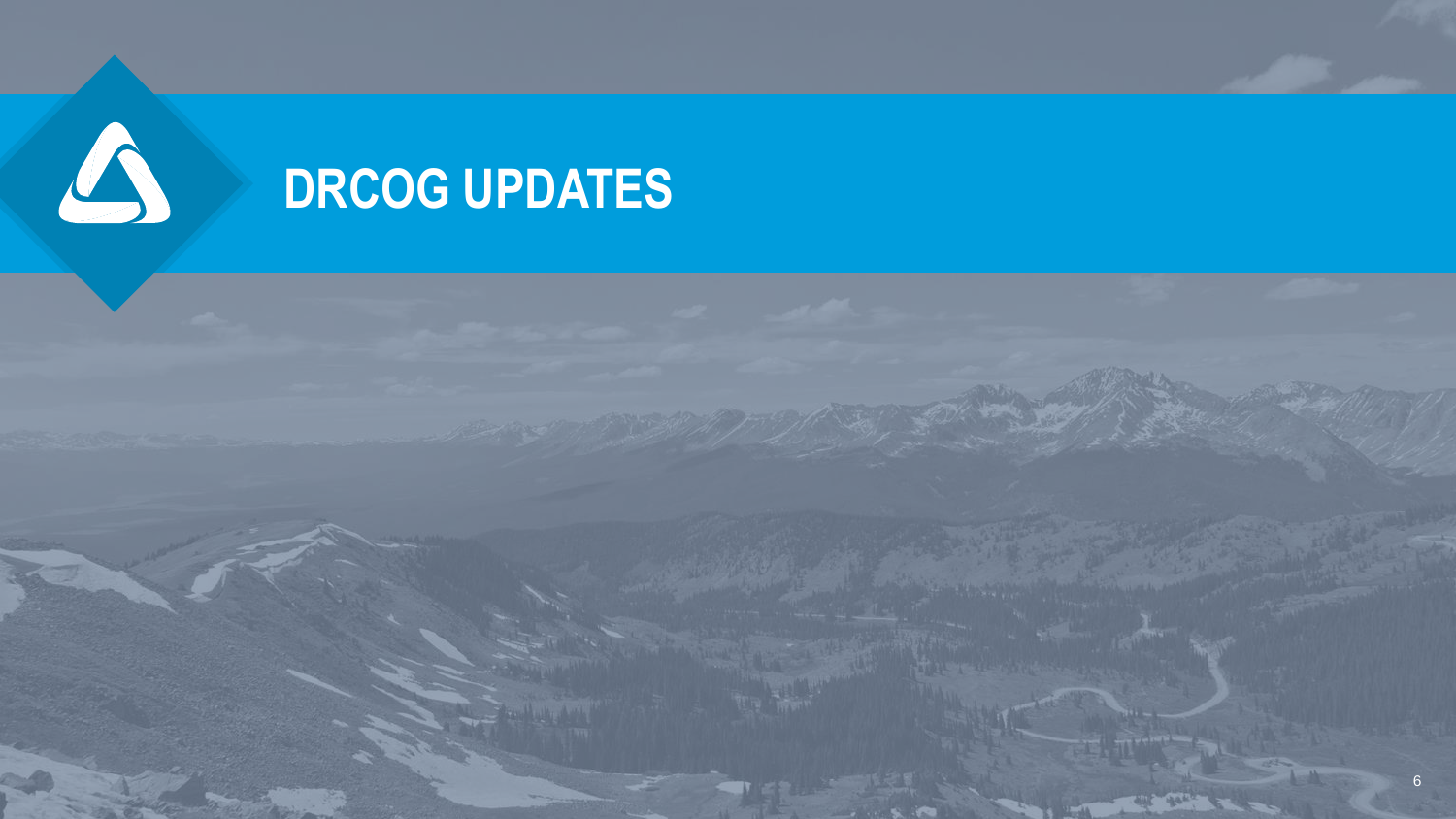#### **DATA ACQUISITION**

• Public access to data is expected:

- Imagery 2020 April 2023
- **Lidar 2020- March 2022\***
- Planimetrics 2020 May 2022
- Land cover 2020 May 2022

\* Still waiting on contour data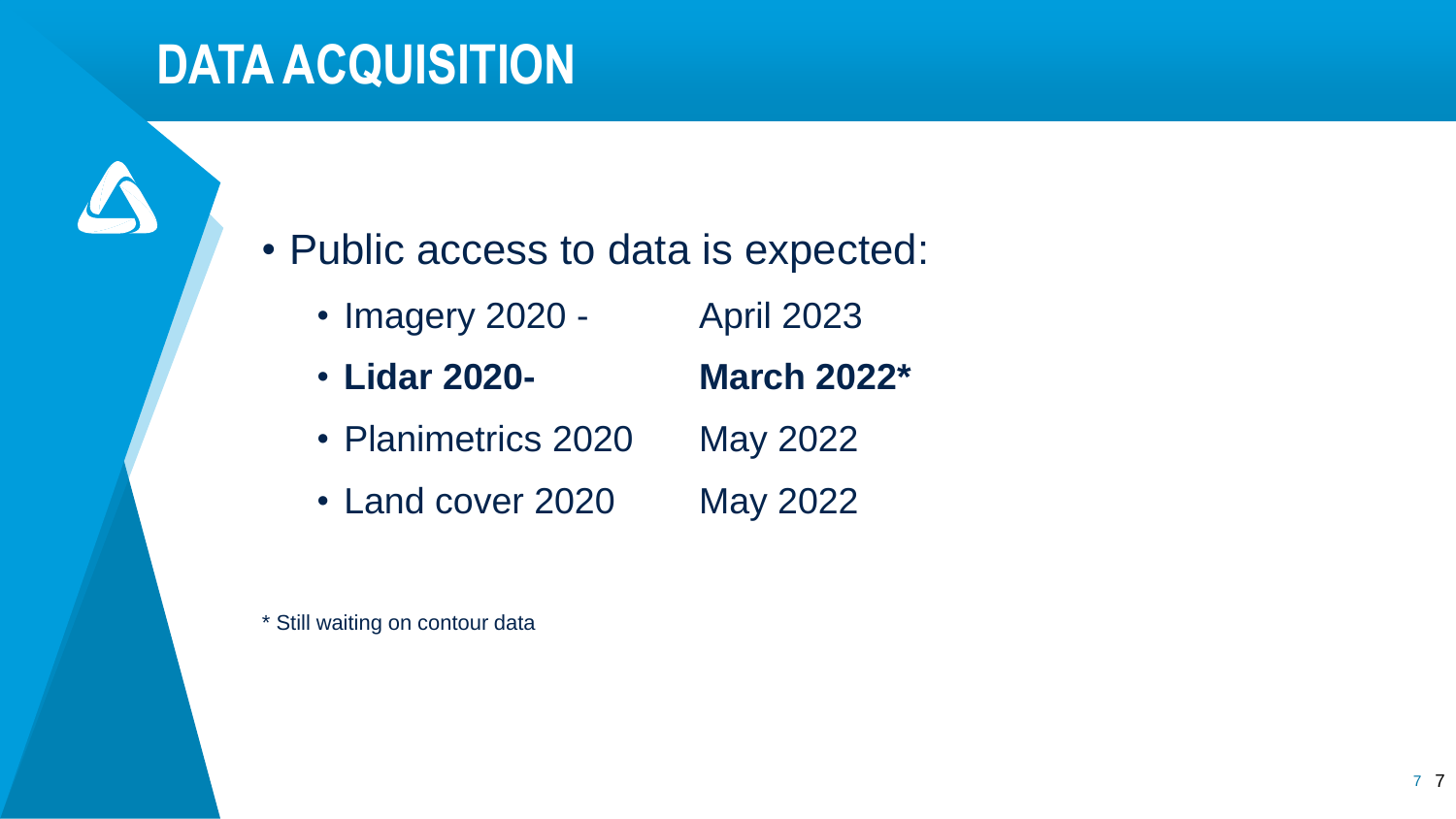

### **ACCESSING LIDAR DATA**

- The 2020 lidar was collected between 5/26/2020 and 9/7/2020.
- Get started by going to the Regional Data Catalog (data.drcog.org) and searching for "lidar."
- Point clouds and bare-earth DEMs are available to download by tile (use the pop-up).
- Download the index by going to Get Data/Shapefile
- Download the metadata by going to Get Data/Supplemental Information.

#### 2020 QL2 LIDAR INDEX IN CO SP CENTRAL

Data Vintage: Feb 2022 Date Modified: Feb 2022 **Original Sources: DRCOG** 

**Terms of Use** 

#### **GET DATA**

 $\blacktriangledown$ 

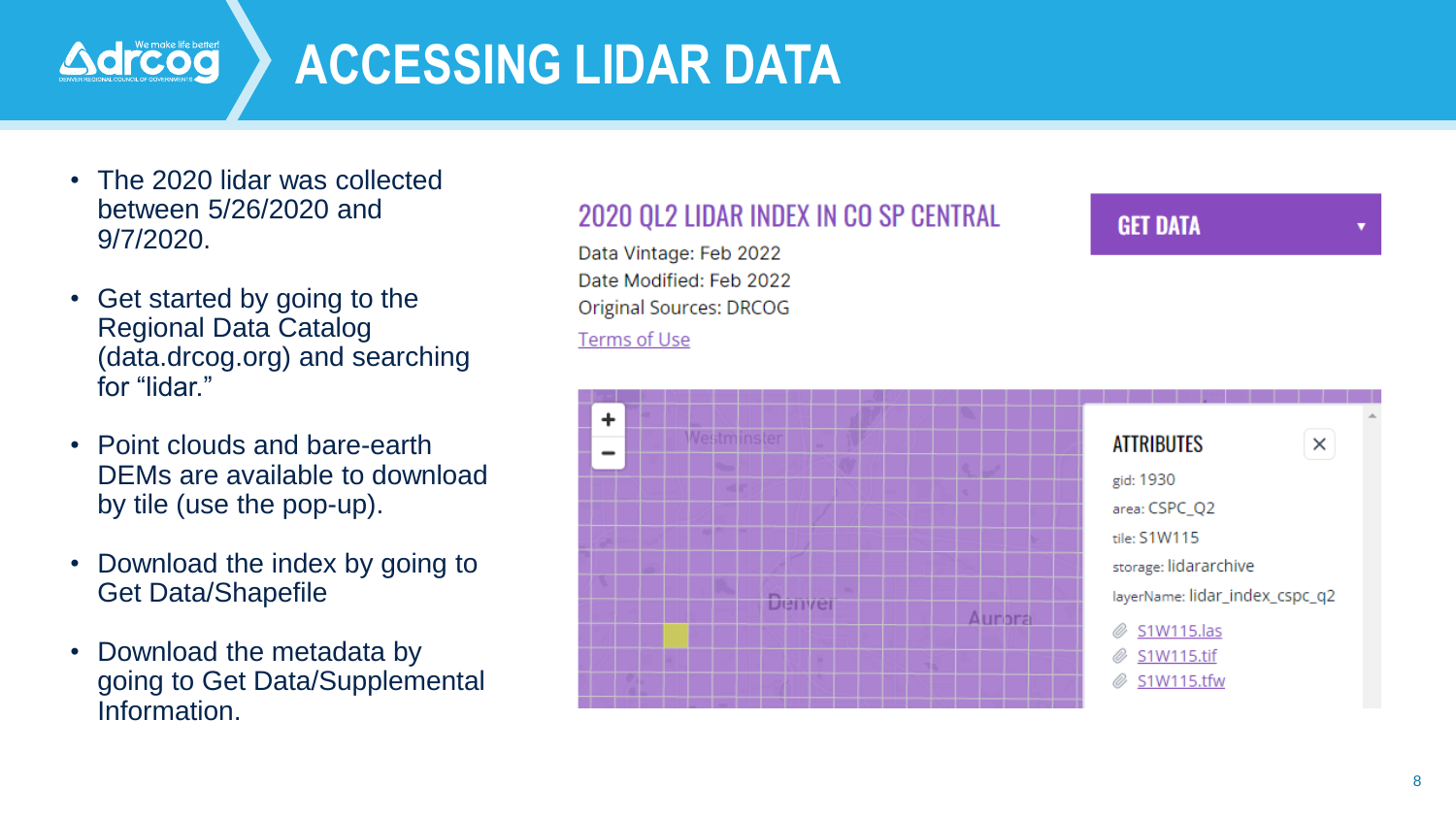

### **ACCESSING LIDAR DATA**

- Download from the National Map (in UTMs):
	- [https://apps.nationalmap.gov/do](https://apps.nationalmap.gov/downloader/#/) wnloader/#/
- Fill a hard drive
	- Fill out this [form](https://hes32-ctp.trendmicro.com/wis/clicktime/v1/query?url=https%3a%2f%2fcan01.safelinks.protection.outlook.com%2f%3furl%3dhttps%253A%252F%252Fdocs.google.com%252Fforms%252Fd%252Fe%252F1FAIpQLSfaGeJ5ehlCHnQckNPhgeBlz%2dkTLzVnH5dFGI71qWZhTiRKWQ%252Fviewform%253Ffbzx%253D1272905056847450400%26data%3d04%257C01%257CMVessely%2540bgcengineering.ca%257Cf7159aeb9ab24fc84c9308d9fd795eef%257C13b20fb177514ce4ab355178f6ec731b%257C0%257C1%257C637819520019655584%257CUnknown%257CTWFpbGZsb3d8eyJWIjoiMC4wLjAwMDAiLCJQIjoiV2luMzIiLCJBTiI6Ik1haWwiLCJXVCI6Mn0%253D%257C2000%26sdata%3dJC5sh5WN%252BaQ8SBLezZXsRbLwSzk42fJaWNvXKWxj1r0%253D%26reserved%3d0&umid=c90bc9d5-7d48-4ac3-819c-87cc24a89344&auth=4a58862e89b075465a8326aa92e7bce3c9b29348-73d04e0ba6a5ce84576e4ceb09f1c3671cf9001f) or email [oit\\_gis@state.co.us](mailto:oit_gis@state.co.us) to make the request.
	- Send an empty hard drive to the Office of Information Technology (OIT).

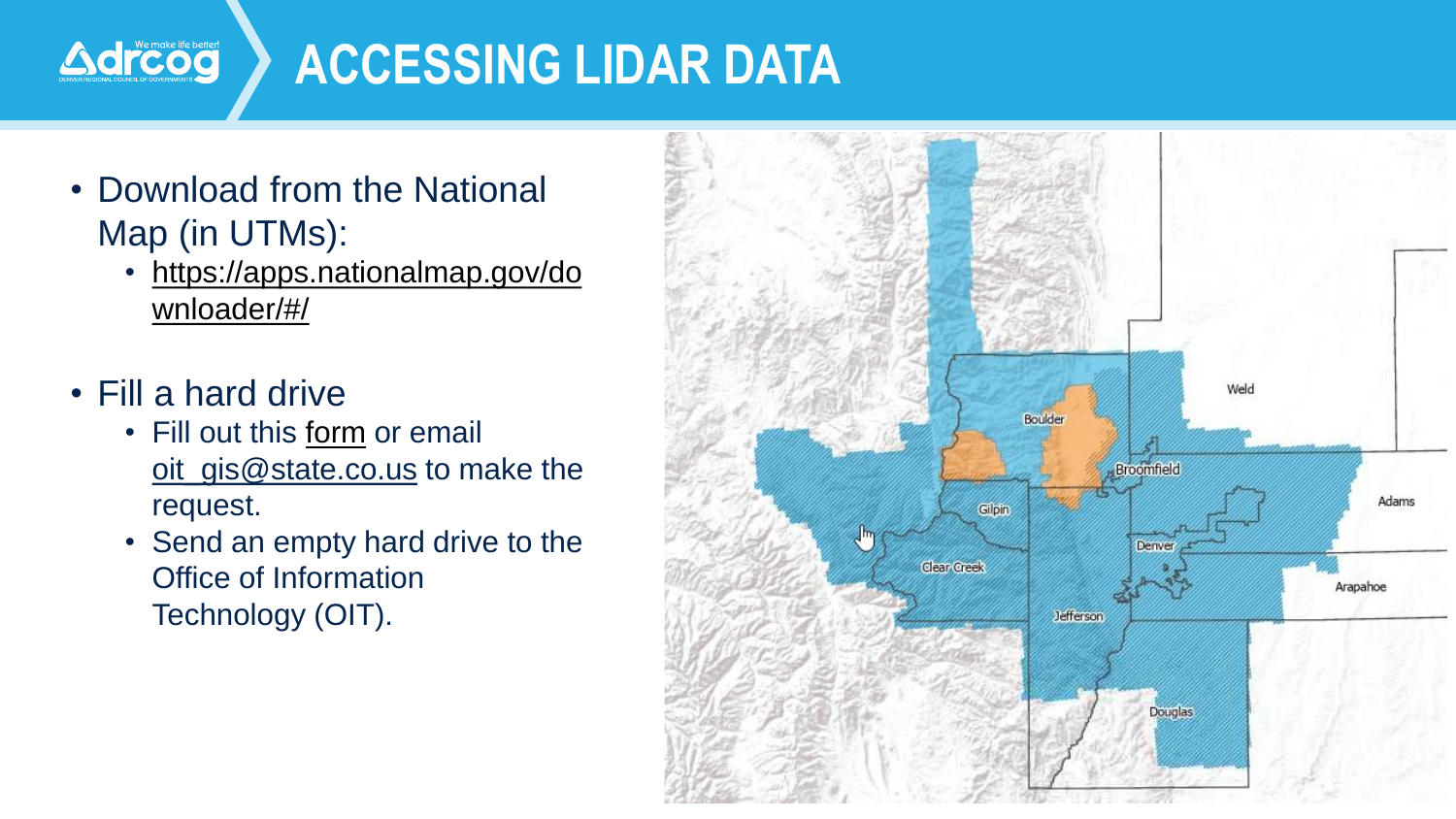

Share your work with your colleagues! The Data Consortium newsletter reaches 400+ GIS professionals in the region from the public, private, and academic sectors.

Next issues = April, July, October, January

Contact Ashley at [asummers@drcog.org](mailto:asummers@drcog.org) to contribute.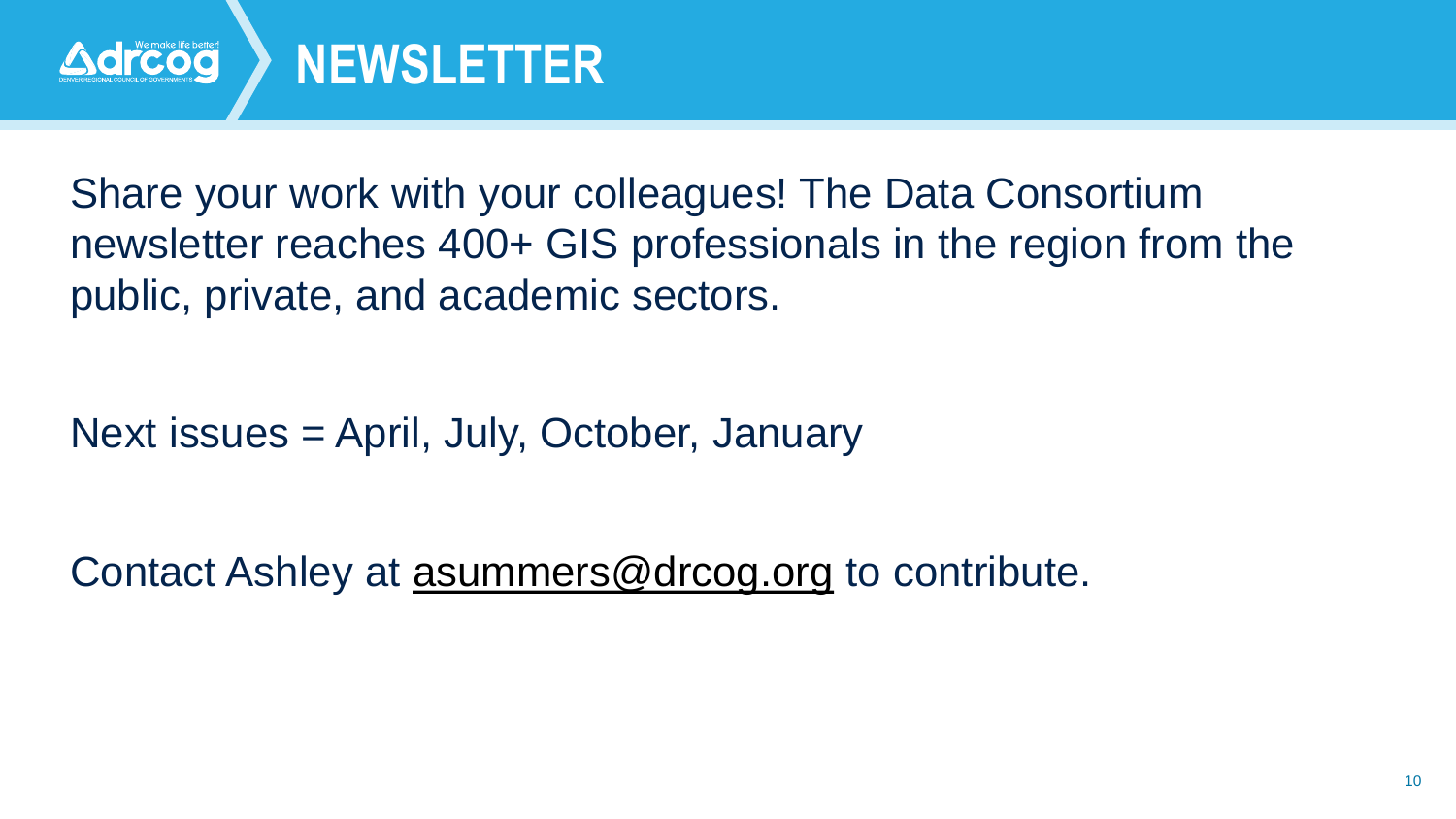

## **ROUND ROBIN UPDATES**